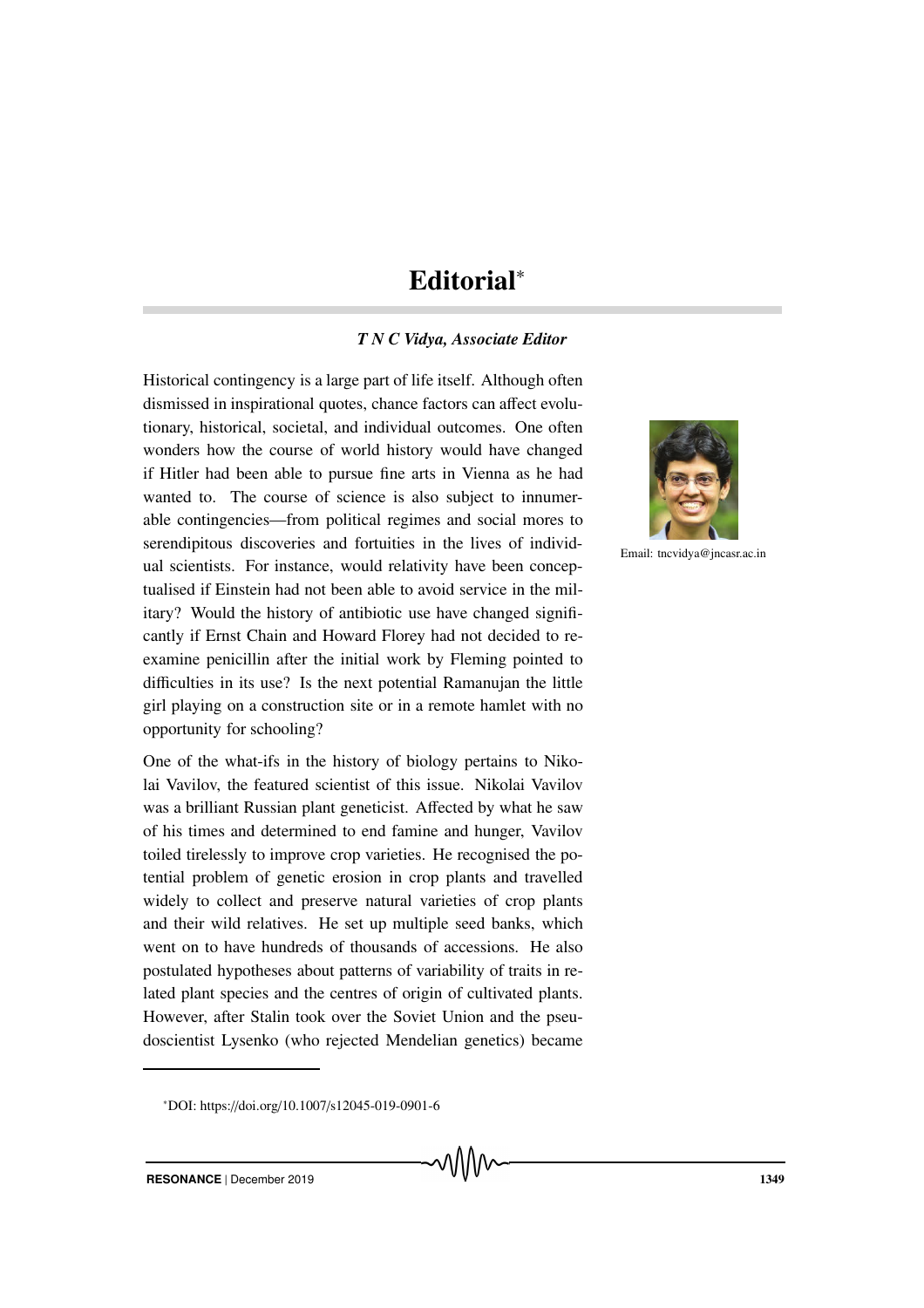## **EDITORIAL**

Stalin's favoured scientist, Vavilov (along with many other geneticists) was arrested and imprisoned. Vavilov ironically and tragically died of starvation in a Russian gulag. We are left to wonder what might have been if sociopolitical conditions had not cut short his life. The misadventures of Lysenko destroyed and held back genetics and other areas of biology in Russia for a long time. More recently, in 2010, the Pavlovsk Experimental Station, a field genebank set up by Vavilov, was in the news. Having survived the siege of Leningrad in 1941–1944, with scientists in charge of the station valiantly preferring to die of starvation rather than eat the edible collection in the genebank, the Pavlovsk Experimental Station came under threat of losing land to government-backed real estate development. However, vociferous international campaigning was able to stop it. The future of the station might depend on various contingencies. Sujata Deshpande has very nicely described Vavilov's life and work in Science versus Ideology: The Contribution and Martyrdom of Nikolai Vavilov in this issue. She has also selected an interesting Classics by Vavilov on 'The Law of Homologous Series in Variation', which was originally published in the *Journal of Genetics*.

The Nobel Prizes are announced in October each year, and the Prizes given in December. I am not personally a fan of at least the science prizes as they seem to stilt the way science is perceived. However, while being in the right place at the right time may greatly facilitate one's work, Nobel Laureates have often worked extremely hard and survived great adversities to achieve what they did. We have three articles in this issue describing the work behind the Nobel Prizes in Physiology or Medicine, Chemistry, and Physics. The 2019 Nobel Prize in Physiology or Medicine was awarded to William G Kaelin Jr, Sir Peter J Ratcliffe, and Gregg L Semenza for "*their discoveries of how cells sense and adapt to oxygen availability*." Mamatha Reddy explains the molecular mechanisms underlying oxygen sensing by cells. The 2019 Nobel Prize in Chemistry was awarded to John B Goodenough, M Stanley Whittingham, and Akira Yoshino for "*the development of lithium-ion batteries*". A Ramanan describes the